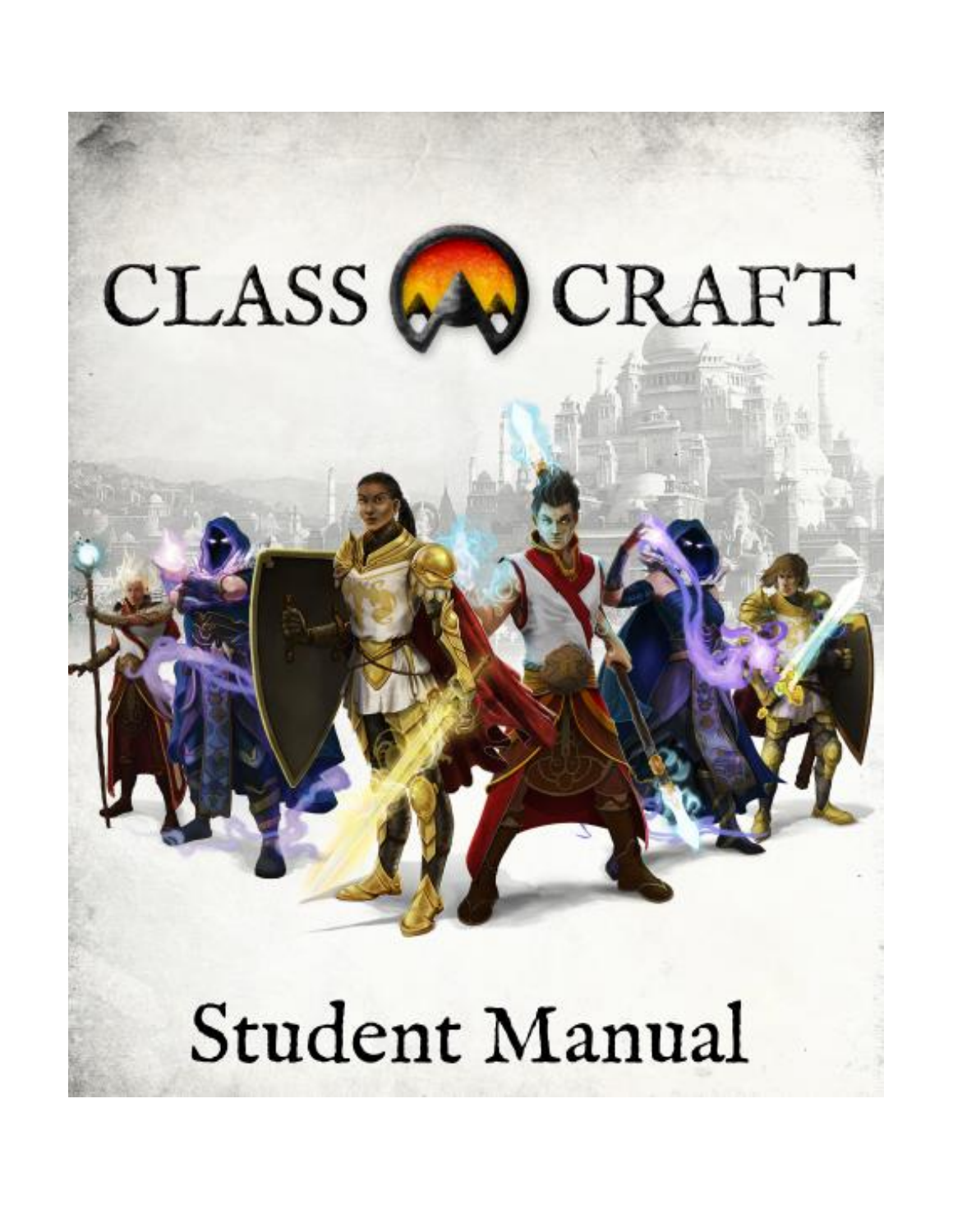

# **Getting Started**

### **Introduction**

Classcraft is a role-playing game designed for teachers and students to play together in the classroom. This has been adapted for online play. Each student takes on the role of a character and works to unlock special abilities. As the teacher, I will assume the role of Game master and manage the gameplay experience during this course. Please refer to the Classcraft folder for all information regarding this simulation. Post any questions to Game Stop in the Discussion Forum.

#### **Learn to Play**

By playing, you will get to be a Warrior, a Healer, or a Mage — each with special powers that can be used in real life and will let you do things like get extra time for an assignment or earn extra points. These powers can be unlocked by participating in class. The more you participate, the more powers you get! The purpose of the game is to make participating in this course fun! In this section, you'll find that will help you understand how to play and, eventually, how to master the game.

## **Signing the Hero Pact**

The Hero Pact represents your commitment to playing Classcraft until the end of your class, be it the semester or the school year. You can't play Classcraft unless you sign the pact, and you can't stop playing once the pact is signed. In signing the Hero Pact, you recognize the authority of the Game master (your teacher) and can't contest his/her decisions at any point in the game. You must also accept any changes he/she might make to the game rules even if you are not happy with them*. (During this class we will not officially sign the Hero Pact. It is included in the folder so you can see what it looks like.)*

#### **Basic game rules**

There are some basic rules you will need to know in order to play. We will review them in this section.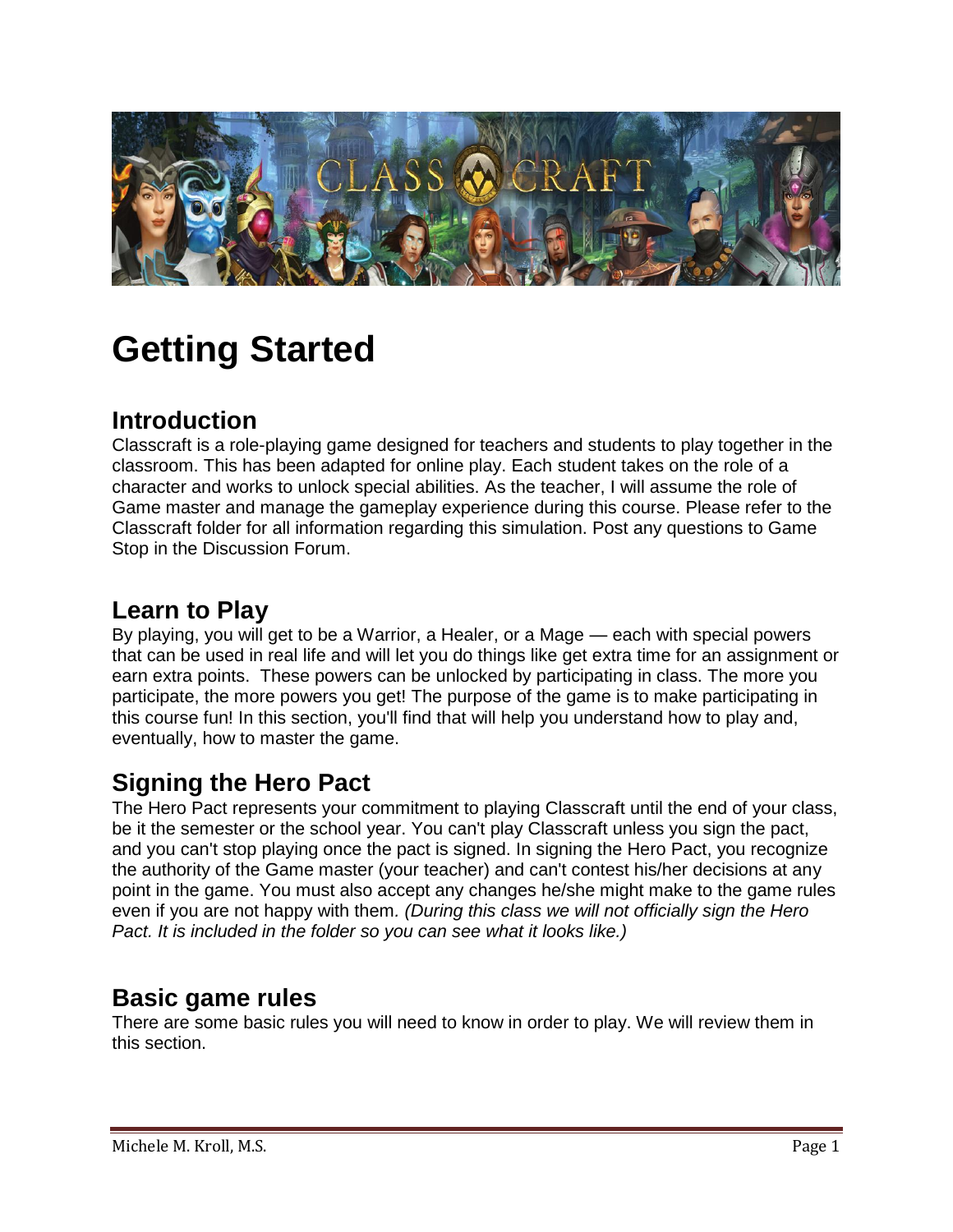## **Health Points (HP)**

Every player has HP. When you lose your entire HP, you will fall in battle and will then be subject to potentially negative consequences. Below is a list of what some of those behaviors could be:

- Incomplete work : -5HP
- Not using netiquette guidelines : -10HP
- Turning in assignments late: -15HP

### **Experience Points (XP)**

You also have XP. XP allows you to level up in the game and unlock powers.

Here's a list of some behaviors that can earn you XP:

- Finding a mistake: +50XP
- Posting Answer to Discussion Forum Questions: +60XP
- Being a participative team member: +75XP
- Finding the Easter Egg: +100XP

#### **Action Points (AP)**

In addition to HP and XP, you also have AP. AP enables you to use the powers you've earned. For example, if a Healer wants to use the "Heal 1" power, it will cost them 15 AP. When you don't have enough AP, you can't use any powers.

#### **Regeneration of HP and AP**

The only way to regain HP is by using powers. By default, all players automatically gain 4 AP per day (at midnight) even when there is no class. It's with these AP that you can then use powers to regenerate your or your teammates' HP.

## **Power Points (PP)**

At the beginning of the game, every player starts at Level 1. To level up, you must earn 1,000 XP. Every time you do, you will earn a PP. It's with PP that you can buy powers! Powers can cost between 1 and 3 PP depending on how strong they are. See the chart in the "Choosing your character" section to learn specifics.

#### **Coins**

Coins are only available in Freemium and Premium games. Coins are used to buy gear that you can equip to customize your character and make it look awesome!

#### **There are four ways you can get coins:**

- You can earn some every time you level up,
- You can train your pets,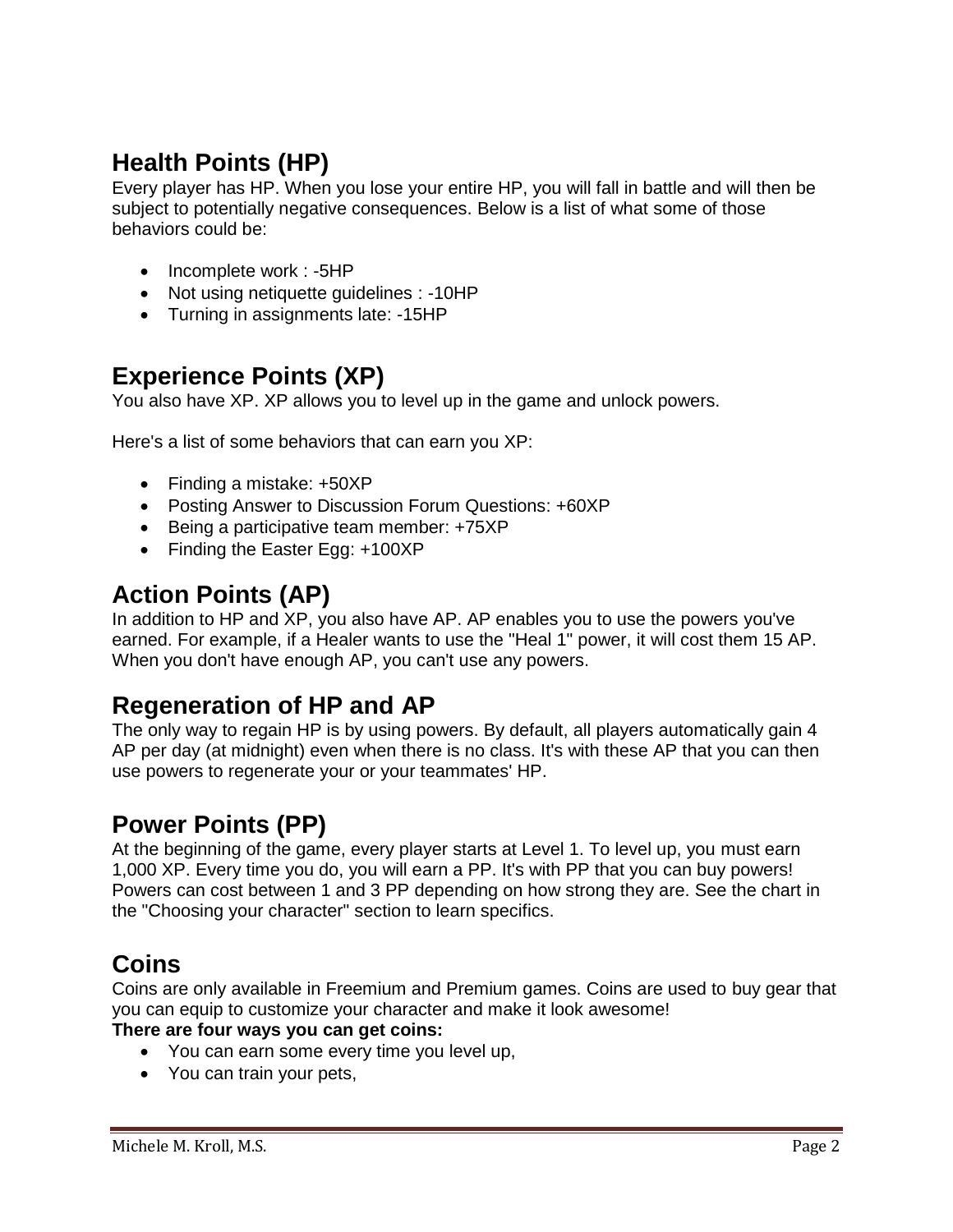- If your class is playing the Premium version, your teacher can reward you with coins if you do well in class, or
- If your class is playing the Freemium version, you can buy coins in iTunes or in the game (maximum purchase is \$5 per student).

## **Logging in to Your Classcraft Account Get your log-in info**

The easiest way to learn how to navigate the game interface is to jump in and start using it. If your teacher collected your email address in class, check your inbox for a message from Classcraft with all the info you'll need to log in. If your teacher assigned you a username and password, use it to log into the iOS app or visit game.classcraft.com.

#### **Get to know the interface**

Once you're in the game interface, you'll be able to:

- View your character's stats,
- Learn powers by spending your PP,
- Use powers that your character has learned,
- Monitor other players on your team and in your class,
- Get updates of the game to see what's happening,
- Customize your avatar (Freemium and Premium version only), and
- Change your password.

#### **Choosing Your Character**

Before you begin playing Classcraft, you'll have to decide if you want to be a Healer, Mage, or Warrior. Get to know the differences between them all. You may have a preference going in, but ultimately, you'll want to make a decision that's best for your team. You'll also want to talk with your teammates before picking your character so you can make sure you have a balanced team of Healers, Mages, and Warriors. Your team's strategy is very important. Take your time in choosing. Once your choice is made, there's no turning back!

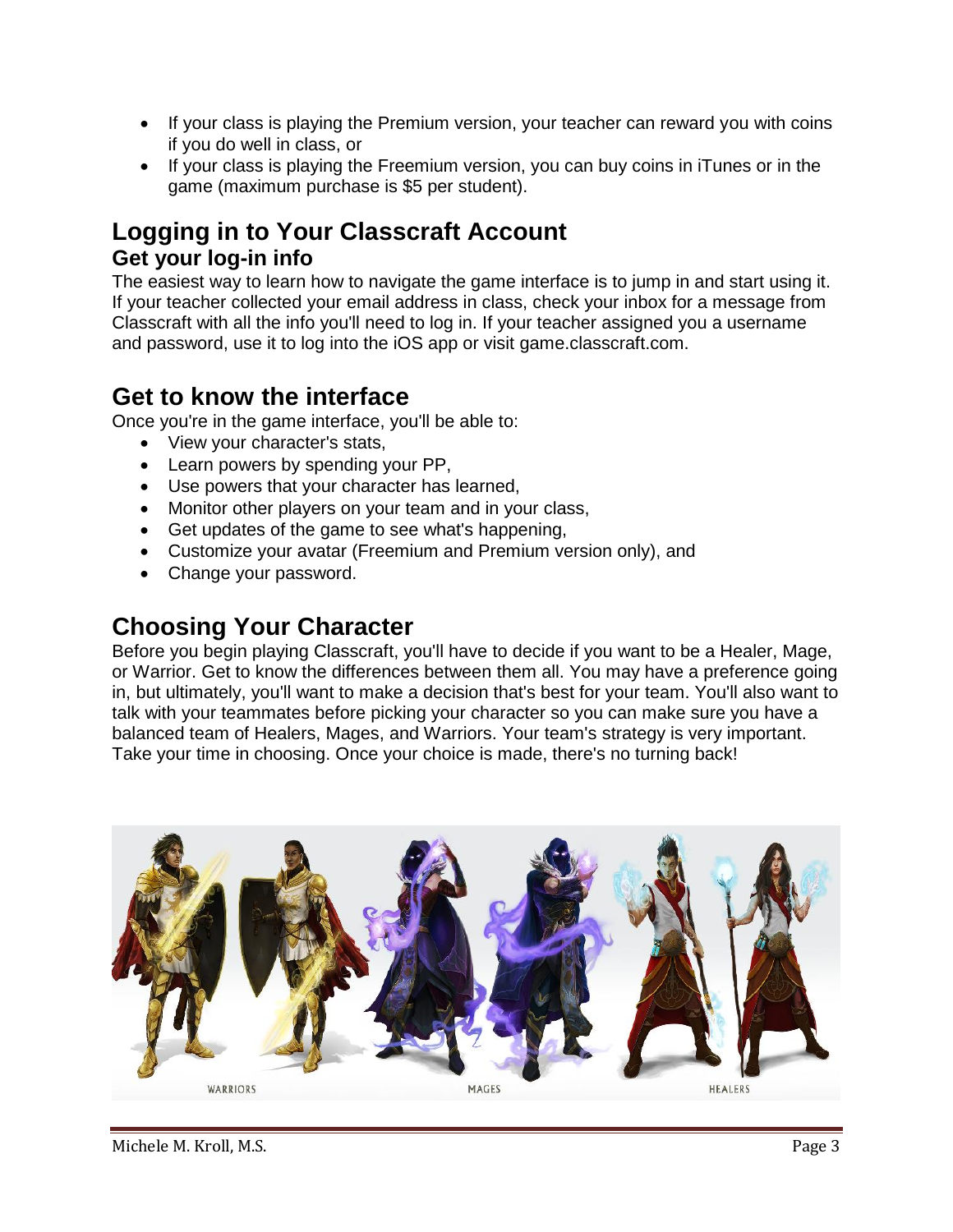## **Healer**

**Max HP:50 | Max AP:35**

As the name suggests, the Healers perform healing functions in the game. When a team member takes damage, they can use different powers to restore HP to that player. They can also use these powers on themselves.

The Healer has a maximum of 50 HP and 35 AP, giving it an edge on strength and survival. This character class likes to help others, and team members will frequently call on them to use the "Heal' and "Revive" powers during the game. The "Revive" power is the Healer's most significant power since it can save other players from falling in battle, thereby preventing damage to the rest of their team.

| <b>Power</b>          | Tier AP        |    | <b>Description</b>                                                                                                            | Requires                           |
|-----------------------|----------------|----|-------------------------------------------------------------------------------------------------------------------------------|------------------------------------|
| Heal 1                | $\mathbf{1}$   | 15 | A teammate gains 10 HP.                                                                                                       |                                    |
| Sainthood             | 1              | 5  | The healer can open or close a window.                                                                                        |                                    |
| <b>Ardent Faith</b>   | $\mathbf{1}$   | 10 | The healer can ask the Game master for help.                                                                                  |                                    |
| Heal 2                | $\overline{2}$ | 20 | A teammate gains 20HP.                                                                                                        | Heal 1                             |
| Favor of the          | $\overline{2}$ | 20 | The healer can have 1 extra day in turning in                                                                                 | Sainthood                          |
| Gods                  |                |    | an assignment.                                                                                                                |                                    |
| Revive                | $\overline{2}$ | 25 | When a teammate (not including the healer)<br>falls to 0 HP, he/she avoids all penalties and<br>comes back to life with 1 HP. | Ardent Faith                       |
| Heal 3                | 3              | 20 | A teammate gains 30 HP.                                                                                                       | Heal 2                             |
| <b>Healing Circle</b> | 3              | 30 | All team members, other than the healer, gain<br>15 HP.                                                                       | Heal 2                             |
| Prayer                | 3              | 30 | The healer can ask the Game master for a clue<br>about the Easter Egg.                                                        | <b>Revive Favor</b><br>of the Gods |



#### **Healer Powers**

- Heal team members
- Bring team members back from the Book of Laments
- Control the classroom environment
- Can ask the game master for help during assessments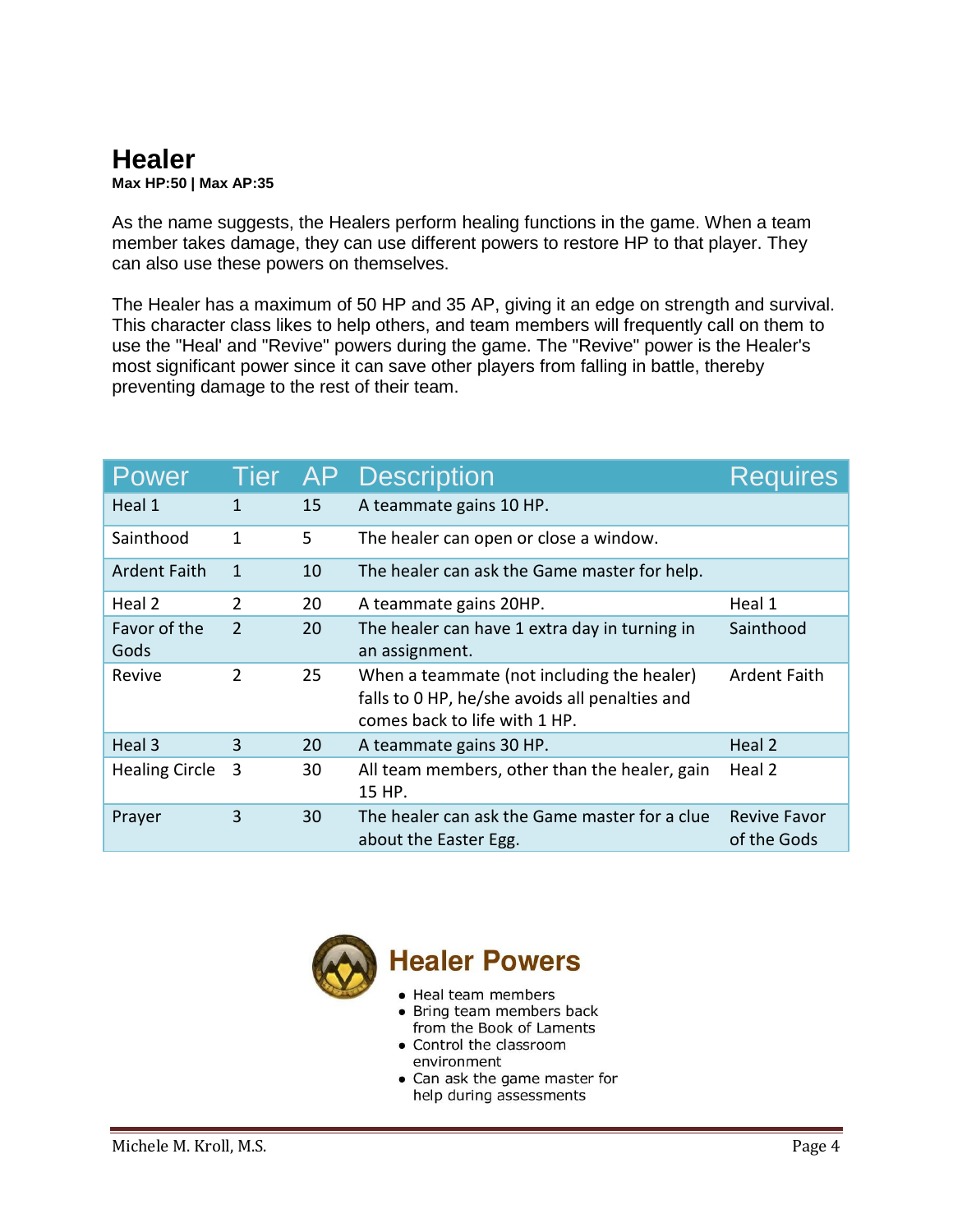## **Mage**

**Max HP:30 | Max AP:50**

Mages are the game's AP suppliers. Mages are the strongest class in terms of powers because they can acquire a maximum of 50 AP. They can also use powers like the "Fountain of Mana," which enables them to give AP to another team member, which in turn allows them to use their powers more frequently.

Mages are also more at risk of falling in battle since they can only acquire a maximum of 30 HP. The Mage class is recommended for students who are confident that they can survive on just 30 HP with the help of their teammates.

| Power               | <b>Tier</b>    | AP             | <b>Description</b>                                                                                       | <b>Requires</b>            |
|---------------------|----------------|----------------|----------------------------------------------------------------------------------------------------------|----------------------------|
| Mana<br>Transfer    | 1              | 35             | All team members, except mages, gain 7 AP.                                                               |                            |
| Teleport            | $\mathbf{1}$   | 5              | The mage can ask the Gamemaster one<br>question.                                                         |                            |
| Invisibility        | 1              | 10             | The mage does not respond to peers for that<br>week's Discussion Forum question.                         |                            |
| Mana Shield         | $\overline{2}$ | $\overline{0}$ | The mage can transfer damage to his/her AP,<br>at the cost of 3 AP per HP prevented.                     | Mana<br>Transfer           |
| <b>Cheat Death</b>  | 2              | 15             | A fallen teammate (other than the mage) can<br>reroll the cursed die but must accept the new<br>outcome. | Teleport                   |
| Time Warp           | 2              | 35             | The mage gains an extra day to turn in an<br>assignment.                                                 | Teleport<br>Invisibility   |
| Fountain of<br>Mana | $\overline{3}$ | 40             | A teammate who isn't a mage, replenishes all<br>of his/her AP.                                           | Mana Shield                |
| Clairvoyance        | 3              | 40             | All team members gain an extra day to post<br>on that week's Discussion Forum.                           | Cheat Death<br>Mana Shield |
| Mage Circle         | 3              | 40             | All of the team members get a hint on the<br>Easter Egg.                                                 | Time Warp                  |



## **Mage Powers**

- Gives "energy" (AP) to others
- Can "shield" other players from attack
- Control access to the bathroom
- Can get hints from Game Master for the whole team during assessments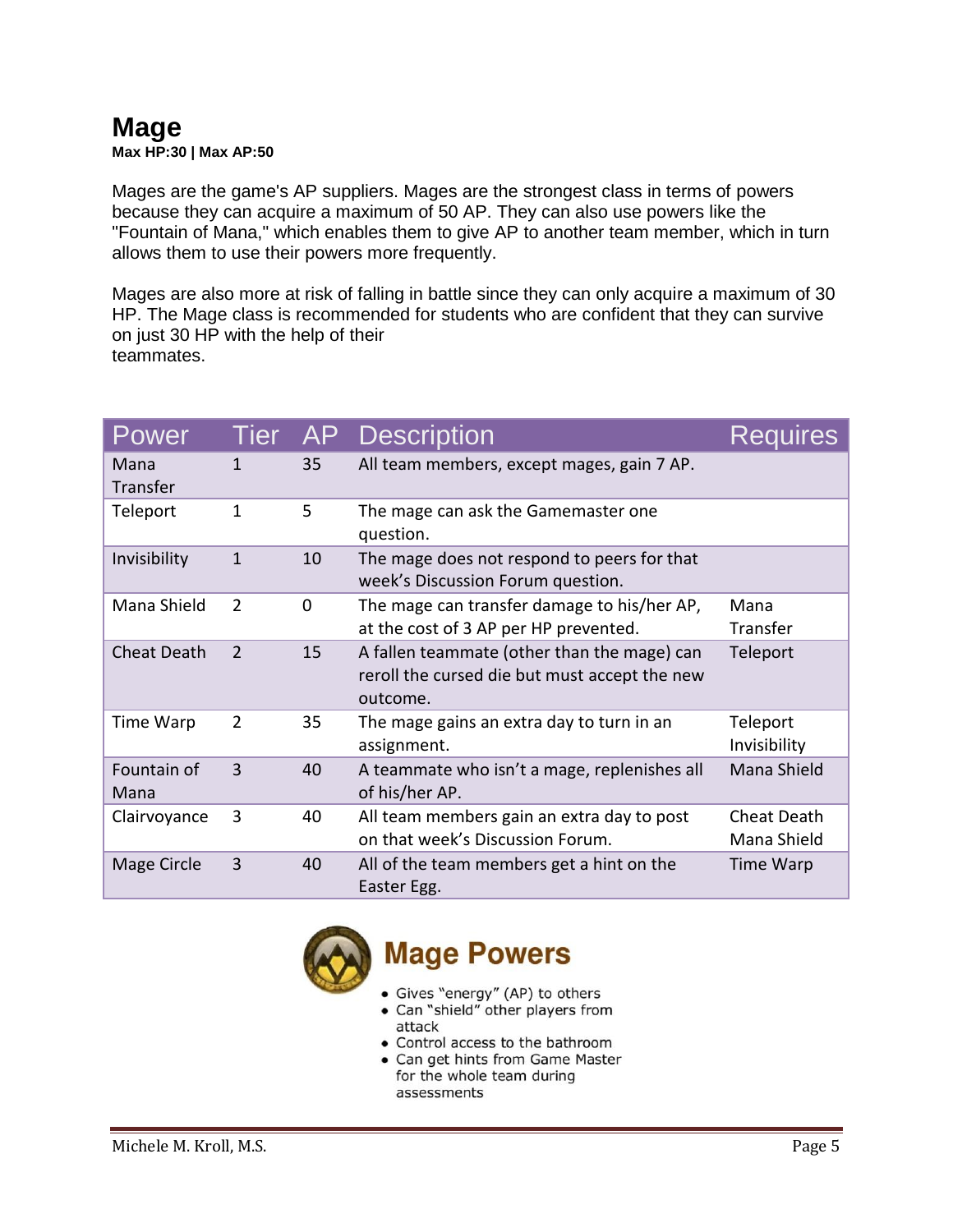## **Warrior**

#### **Max HP:80 | Max AP:30**

Warriors are the game's protectors. When a team member is about to lose HP, Warriors can use their powers to absorb the damage for the player while simultaneously neutralizing it so that the Warrior loses fewer HP. These powers can save a team member from falling in battle and spare the rest of the team from the damage caused by it.

If a student might be at risk of losing a lot of HP, the Warrior class is an ideal choice for them because Warriors can acquire a maximum of 80 HP and can even heal themselves using the "First Aid" power. However, because they can only acquire a maximum of 30 AP, Warriors don't have very strong powers and can't use them very often.

| Power                   | <b>Tier</b>    | AP          | <b>Description</b>                                                                                       | res<br>Rea                 |
|-------------------------|----------------|-------------|----------------------------------------------------------------------------------------------------------|----------------------------|
| Mana<br><b>Transfer</b> | $\mathbf{1}$   | 35          | All team members, except mages, gain 7 AP.                                                               |                            |
| Teleport                | $\mathbf{1}$   | 5           | The mage can ask the Gamemaster one<br>question.                                                         |                            |
| Invisibility            | $\mathbf{1}$   | 10          | The mage does not respond to peers for that<br>week's Discussion Forum question.                         |                            |
| Mana Shield             | $\overline{2}$ | $\mathbf 0$ | The mage can transfer damage to his/her AP,<br>at the cost of 3 AP per HP prevented.                     | Mana Transfer              |
| <b>Cheat Death</b>      | 2              | 15          | A fallen teammate (other than the mage) can<br>reroll the cursed die but must accept the new<br>outcome. | Teleport                   |
| Time Warp               | $\overline{2}$ | 35          | The mage gains an extra day to turn in an<br>assignment.                                                 | Teleport<br>Invisibility   |
| Fountain of<br>Mana     | 3              | 40          | A teammate who isn't a mage, replenishes all<br>of his/her AP.                                           | Mana Shield                |
| Clairvoyance            | 3              | 40          | All team members gain an extra day to post on<br>that week's Discussion Forum.                           | Cheat Death<br>Mana Shield |
| <b>Mage Circle</b>      | 3              | 40          | All of the team members get a hint on the<br>Easter Egg.                                                 | <b>Time Warp</b>           |



## **Warrior Powers**

- Can protect team members from attack by taking damage
- Controls access to snacks
- Can work with partners and/or give team ability to work with partners on "by yourself" assignments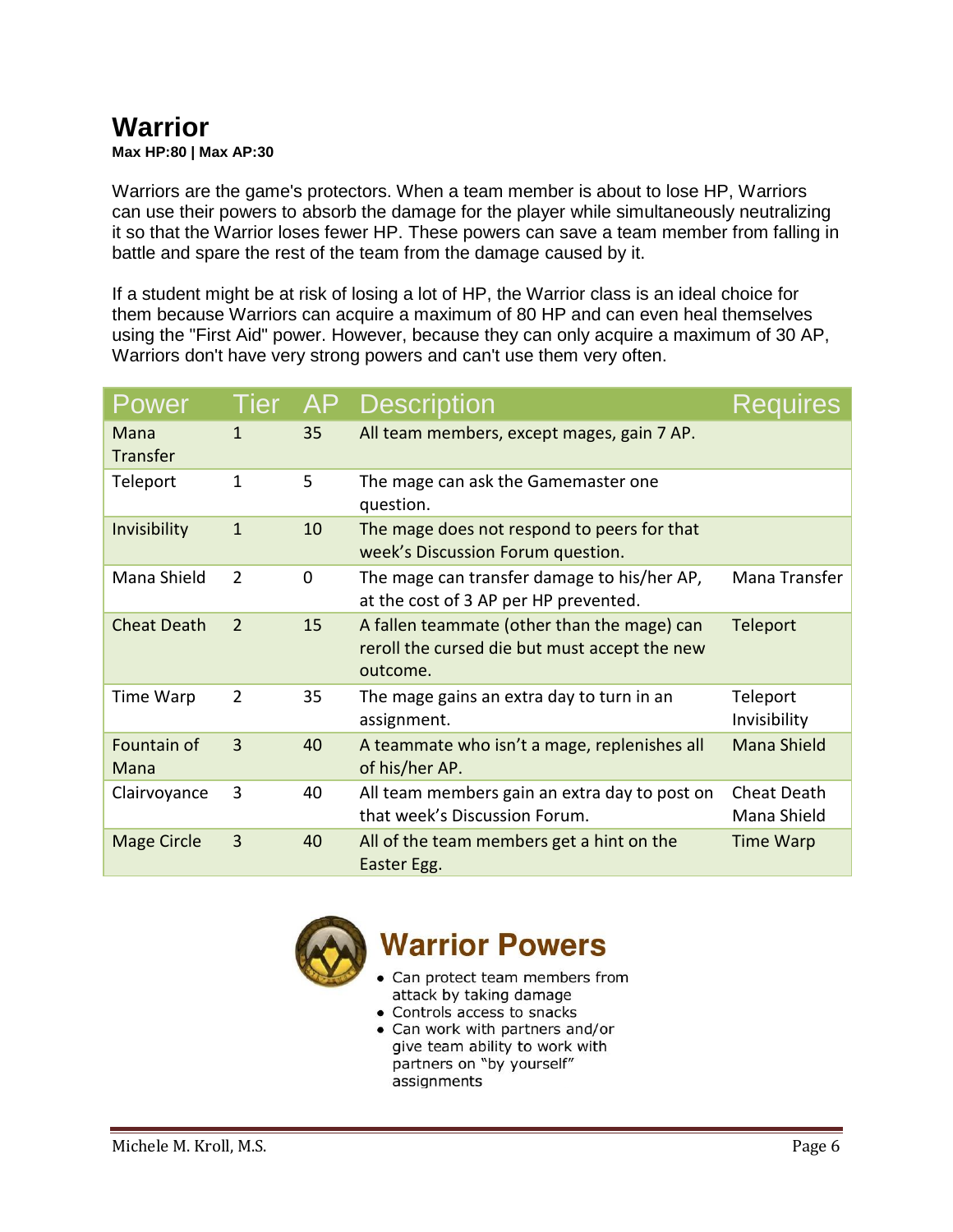## **Playing in a Team Setting up your team**

Teamwork is crucial in Classcraft. Start creating your team by getting together with your teammates and choosing your team's name, crest, and background.

### **Balancing your team**

There are many things to consider when putting your team together: Do you want the most balanced formula (e.g., two of each character class), or would you prefer more Healers? There are many possibilities, but the golden rule is to have at least one of each character class on your team so you can access all the different powers. Because each player has already decided which character he/she prefers, make sure your strategy reflects who your teammates want to play as much as possible. If your team can't come up with a formula that follows the golden rule, some team members may have to select another character.

## **Establishing strategic roles**

Being part of a team is one thing; surviving as a team is another. To get the most out of the game, your team needs to establish a strategy right from the start. Without one, the team could face many critical consequences. Once you've chosen your characters, you must determine what role you're going to play on your team. Your role is determined by what powers you can use. It should reflect how you'd like to contribute to rest of your team. Each character has two roles to choose from. If you do well in the game, you can eventually get enough powers to play both roles, but at the beginning of the game, you can only choose one.

#### **Here are the two suggested roles each character can play:**

#### **Mage**

- Mana Provider: Uses Mana powers to help the team's AP
- Power Mage: Uses powers that help the team gain special bonuses

#### **Warrior**

- Protector: Uses powers that offer protection from damage
- Tactician: Uses offensive powers that help the Warrior and his/her team

#### **Healer**

- Healer: Uses healing powers
- Reviver: Uses the "Revive" power

We strongly recommend balancing out your team by making all the roles available where possible. So if you have two Healers on your team, give one of them the healer role and have him/her get the "Heal" powers.

Then make the other a reviver so that he/she tries to get "Revive" as soon as possible. One of the two could later try to get enough powers to play both roles. It isn't mandatory to determine your role at the start, but we recommend it because the choice of roles sometimes affects the choice of character. That said, choosing a role at the beginning makes choosing your first power easier.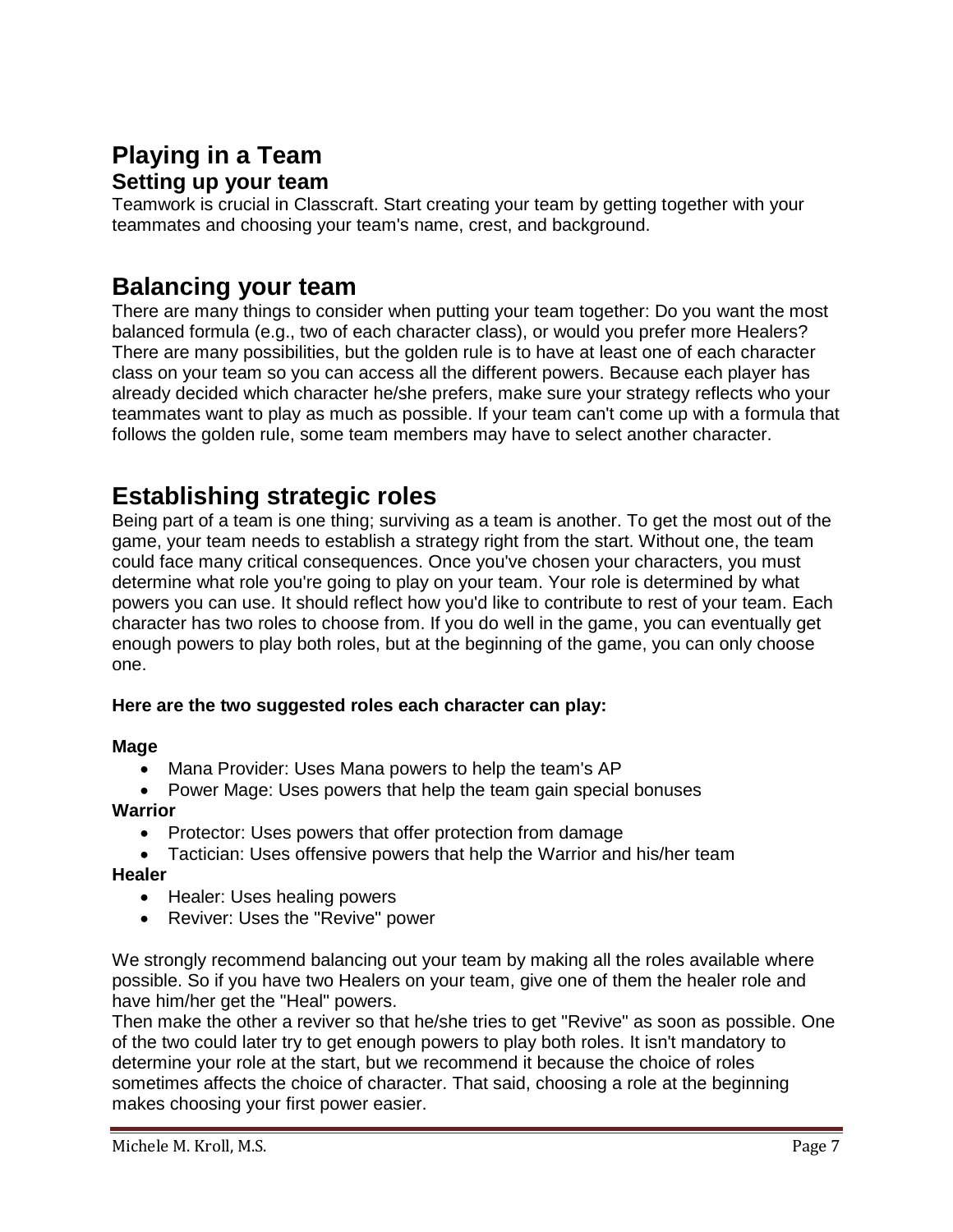## **Choose your first collaborative power**

Now that you've chosen your character class and your role, it's time to choose your first power! It's smart to choose a collaborative power — one that helps someone else. Survival will be easier that way since someone will always be on hand to save a team member from falling in battle. You also get XP when you use a collaborative power. Getting more XP will help you unlock more powers faster. Consider these things when choosing your first power and study the power chart paths carefully.

## **Select a team captain (optional)**

When a team member falls in battle or when several teammates lose HP, typically the team gets together to discuss which powers to use to solve the problem. Sometimes, ideas can clash and it can be tough to figure out how to proceed. Team captains can be helpful in these situations as they will have the last word on these decisions, which ultimately lets the whole team take action and move forward quickly. The team captain should be someone who really understands the game rules and mechanics, which makes their decisions most effective during critical situations. It is not mandatory to choose a team captain alternatively, you could even have two. Whatever suits your team best!

## **Dealing with Damage and Falling in Battle**

Taking damage is a normal part of the game. It's important to learn how to work together as a team to manage that damage. Here are some ways you can deal with damage as a team:

- Healers can use "Heal 1, 2, 3" and "Healing Circle." If a teammate loses all his/her HP, they can also use "Revive" to make sure the player doesn't fall in battle.
- Warriors can use "Protect 1, 2, 3" to help others and "First Aid" on themselves.
- Mages can use "Mana Shield" on themselves to avoid taking damage.

## **Falling in battle**

When players lose all of their HP, they fall in battle and must roll the cursed dice to come back into the game.

#### **The cursed dice contains six sentences**.

- Banquet of Solitude- Bring a virtual treat to class
- Chair of Despair for a day- Respond to 3 peers DF posts for that week.
- Chair of Despair for the week- A day less to hand in the next assignment.
- Don't fear the Reaper (Virtual Detention-10AP)
- Nothing! You got lucky...this time.
- Complete a REP Reflection- Upload an image of your favorite childhood game to game stop.

If a teammate has the right power and chooses to use it, he/she can save another player who has lost all HP. If no one saves a player with 0 HP, the player must roll the cursed dice and deal with what is written on it. Once this is done, the player is brought back into the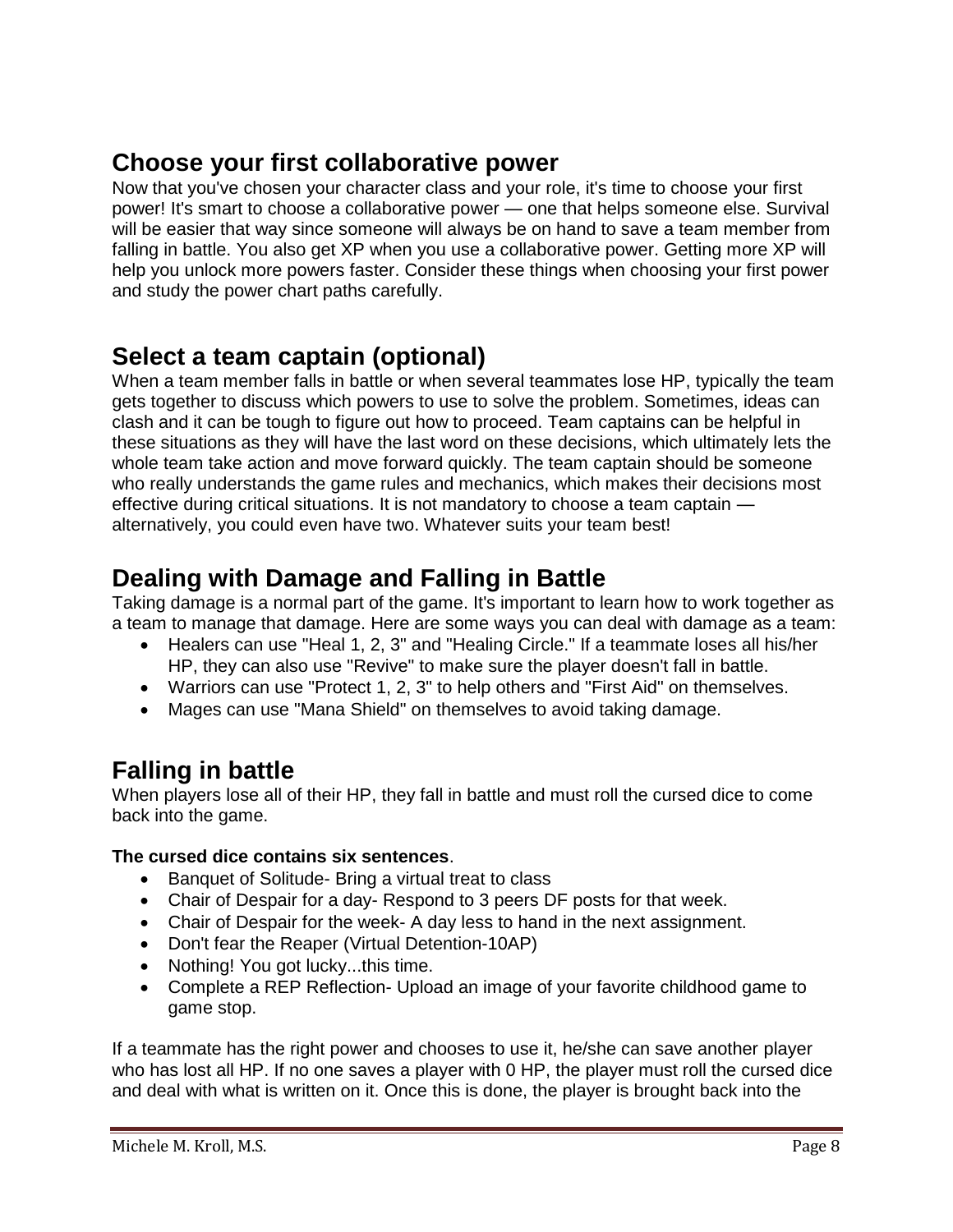game, but with only 1 HP! In addition, all his/her fellow team members lose 10 HP because he/she fell in battle. If one of them falls as a result of this penalty, the remaining team members lose another 10 HP! This can continue for a while, so be careful! That said, the same player can't fall twice as a result of the original incident.

## **Customizing Your Character: Buying Equipment, and Training Pets**

You can customize your character in Classcraft by buying equipment. As you level up, you will have access to new sets, giving you epic new looks to choose from. Below, you will find the gear chart that explains how these tiers break down.

#### **Superior Heroic Ultimate Legendary**

Accessible at levels  $1 + 5 + 10 + 15 +$ 

Number of sets 3 5 3 2

Items per set 6 6 6 6

Cost in coins for each item 50 100 150 200

You can mix and match pieces from different sets to create your own unique look. Go to the equipment section to customize your look.

## **Unlocking, training, and equipping pets**

If you get a complete set of equipment, you will unlock a pet. Each set of equipment has a corresponding pet. Once you have unlocked it, you can go to the pet section and begin training it. Each time you send your pet on mini training missions, you will earn coins. Once your pet is fully trained, you will get a big coin bonus and be able to display your pet alongside your character by equipping it in the equipment section.

## **Coins**

As mentioned in the basic game rules section**, coins can be earned in four ways:**

- You can earn some every time you level up,
- You can train your pets,
- If your class is playing the Premium version, your teacher can reward you with coins if you do well
- If your class is playing the Freemium version, you can buy coins in iTunes or in the game (maximum purchase is \$5 per student).

## **Freemium**

In the Freemium version, you will be able to spend real money to buy coins. Buying coins won't give you access to higher tiers of equipment without you getting to the right level, but it will allow you to buy more sets of equipment within the tier you're in. This means you will be able to customize your character even more, as well unlock more pets. There is a maximum of \$5 per student that you can spend to buy coins. If you spend your coins wisely and you play the game well, this should allow you to get all the gear and pets in the game.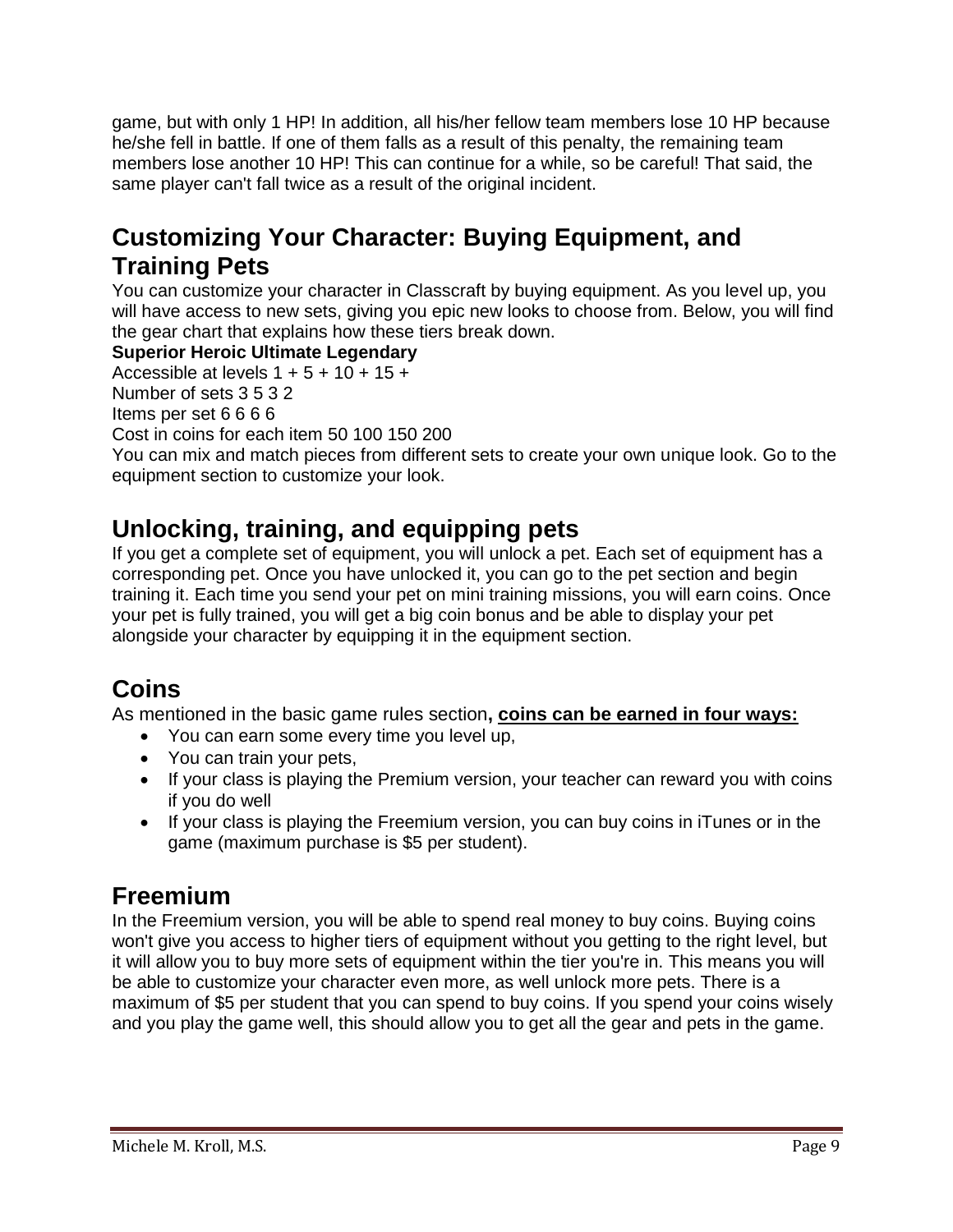## **Random Events**

Random events are a great way to begin class. These events make the game more fun. There are an equal number of good and bad events, and everyone has to live with the consequences, even the Game master. Some events are beneficial, like the "Healing" event, which gives each player 5 HP. Others are unfortunate, like the



"Feeble" event, where everyone loses twice as many HP during the period. There are even some events that can happen outside of the class. For example, the "Thirst of the Healers" event enables Healers to leave the classroom to go drink water. Some events are just funny, like the "Chant of the Master," which forces the Game master to sing a song chosen by the player who has the least XP.

## **Tips and Tricks**

#### **Choose a cooperative power as a first power**

If most or all your teammates start the game with a cooperative power, they will give themselves an advantage because they'll be better equipped to avoid falling in battle. Plus, using a cooperative power enables team members to gain XP, which makes it possible to get new powers more quickly. Teams that start the game off with cooperative powers survive much longer than the teams that don't.

#### **Don't underestimate the Mage when choosing character classes**

The Mage may seem like a risky character to play as because of its low maximum HP. However, the Mage has access to the strongest powers in the game, so it will be an asset to any team. Work together to protect your Mages and get the benefits of their powers.

#### **Monitor your HP**

If you have only a few HP left, avoid doing anything that might make you lose them. You can also ask aHealer to help so you can avoid falling in battle.

#### **Monitor your AP**

If your AP is at maximum, you should use at least one of your powers. Otherwise, you won't be able to takeadvantage of the daily increment in AP or of game events that might generate AP.

#### **Use the Warrior's "Protect" power**

Many players think protection powers aren't as useful as healing powers, but this isn't true. The "Protect" power enables you to prevent a player from falling in battle. No healing power can do that. Plus, using "Protect" means less damage overall, which makes it easier to keep your team members alive.

#### **Healers should heal someone else as often as possible**

Even if healing powers can be used on the Healers themselves, these players only gain XP when they use healing powers on one of their teammates. If there are two Healers on your team, the best strategy is to heal each other so that you can gain XP and restore your HP.

#### **Use the Mage's "Mana Shield" in critical situations**